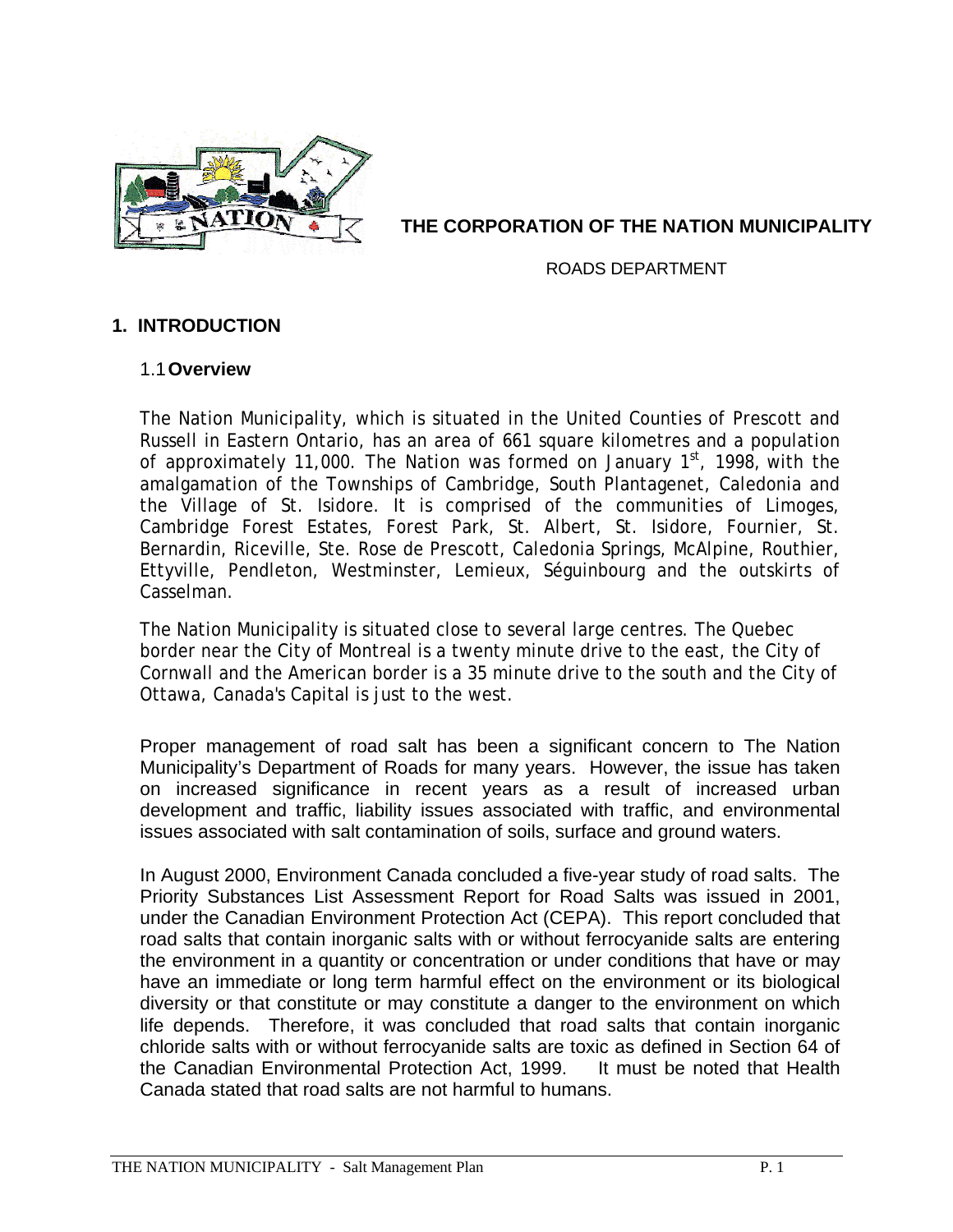The CEPA Report goes on to note that the use of de-icing agents is an important component of strategies to keep roadways open and safe during the winter. Any measures developed as a result of this assessment must never compromise human safety, and the selection of options must be based upon optimisation of winter road maintenance practices so as to not jeopardise road safety, while minimising the potential for harm to the environment.

The Environment Canada Priority Substances List Assessment Report for road salts identifies four key areas of concerns: patrol yards, roadway application, snow disposal and ferrocyanides (which is an agent added to the crushed salt to prevent clumping).

Although Environment Canada has not as of this time declared road salt to be a toxic substance, it is anticipated that the future use of de-icing chemicals will be contingent on a combination of initiatives:

- 1. Road authorities will be required to show that all potential opportunities to control and minimise salt use have been addressed. Application rates will have to reduce relative to existing ambient and road surface temperatures, weather forecasts and road conditions.
- 2. It will be necessary to show that as much snow as possible has been physically removed from the road surface in order to minimise the amount of snow and ice to be melted.
- 3. It will be necessary to use equipment that can accurately control the rate of chemical application and ensure that the material is applied to the roadway so as to reduce the amount of salt used.
- 4. Maintenance staff will have to be trained and the training documented to ensure that staff is familiar with the factors affecting the need to apply chemicals and the required application rates.
- 5. There will be a need to more accurately monitor the amount and location where chemicals are applied, and document the results.

Given the environmental concerns regarding road salt, The Nation Municipality has developed this Salt Management Plan. This will address growing concerns about the effect road salt is having on our natural environment and, at the same time, continue to provide for road safety by better managing our use of salt.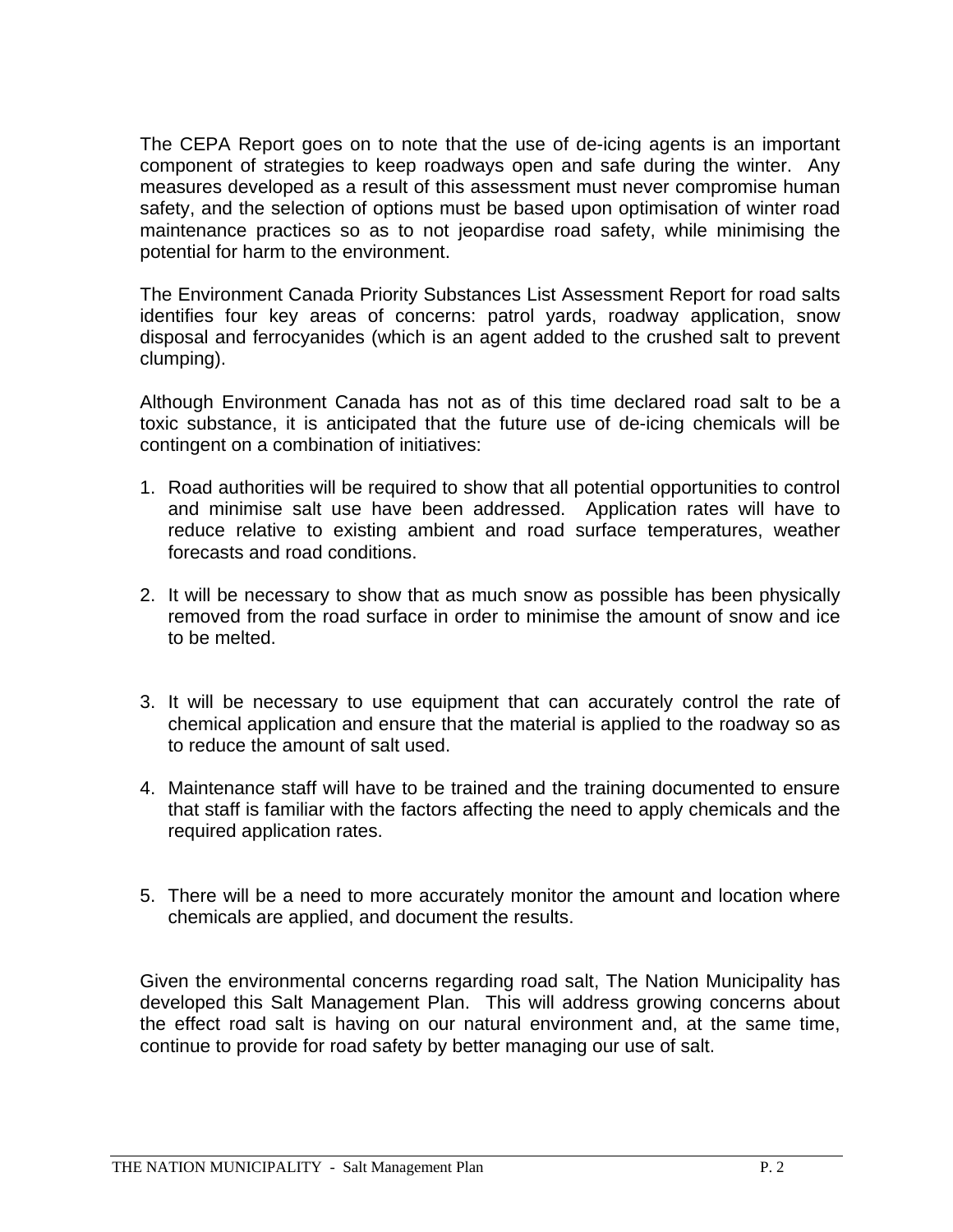### **1.2 Organisation of the plan**

The Salt Management Plan information is organised into the following chapters.

Chapter 2.0 of the Plan presents the Salt Management Policy Context approved by the Council of The Nation Municipality.

Chapter 3.0 of the Plan presents the existing Winter Maintenance Practices and Policies that are relevant to salt management. This section of the Plan is divided in a series of subsections, which describes baseline practices and objectives.

Chapter 4.0 of the Plan presents the Strategies and Salt Management Goals. This section of the plan describes the general objectives of the Plan related to the operational practices and strategies.

Chapter 5.0 of the Plan presents the vulnerable areas related to winter maintenance and salt management within the jurisdiction of the Counties.

Chapter 6.0 of the Plan presents Conclusions and Recommendations to the existing winter maintenance practices and policies and assets identified as requiring immediate attention or annual attention, short and long term goals.

Chapter 7.0 of the Plan presents Appendices of the programs and procedures in order to monitor the implementation of the Plan and to maintain and update the Plan.

### **2. SALT MANAGEMENT POLICY**

The United Counties of Prescott & Russell Official Plan supported by The Nation Municipality has, as part of its Public Health and Safety Policy, strategic objectives of protecting the environment and to promote quality of life and self-sufficiency for the citizens. The objectives of the Transportation section of the Official Plan are to ensure that the road network will function in a cost effective, efficient and safe manner for the movement of people and goods throughout the territory. This Salt Management Plan supports the Official Plan, the visions and goals of the municipality.

The implementation and improvements of the Salt Management Plan will promote the continuous development of practices and procedures to improve winter maintenance activities and procedures while striving to reduce the effects of road salt on our environment.

The Plan demonstrates The Nation Municipality's commitment to reducing the environmental effects of excessive salt use, consistent with Environment Canada's stated objectives. It is the municipality's policy to take the necessary measures to manage road salts in a manner that protects the environment without compromising road safety.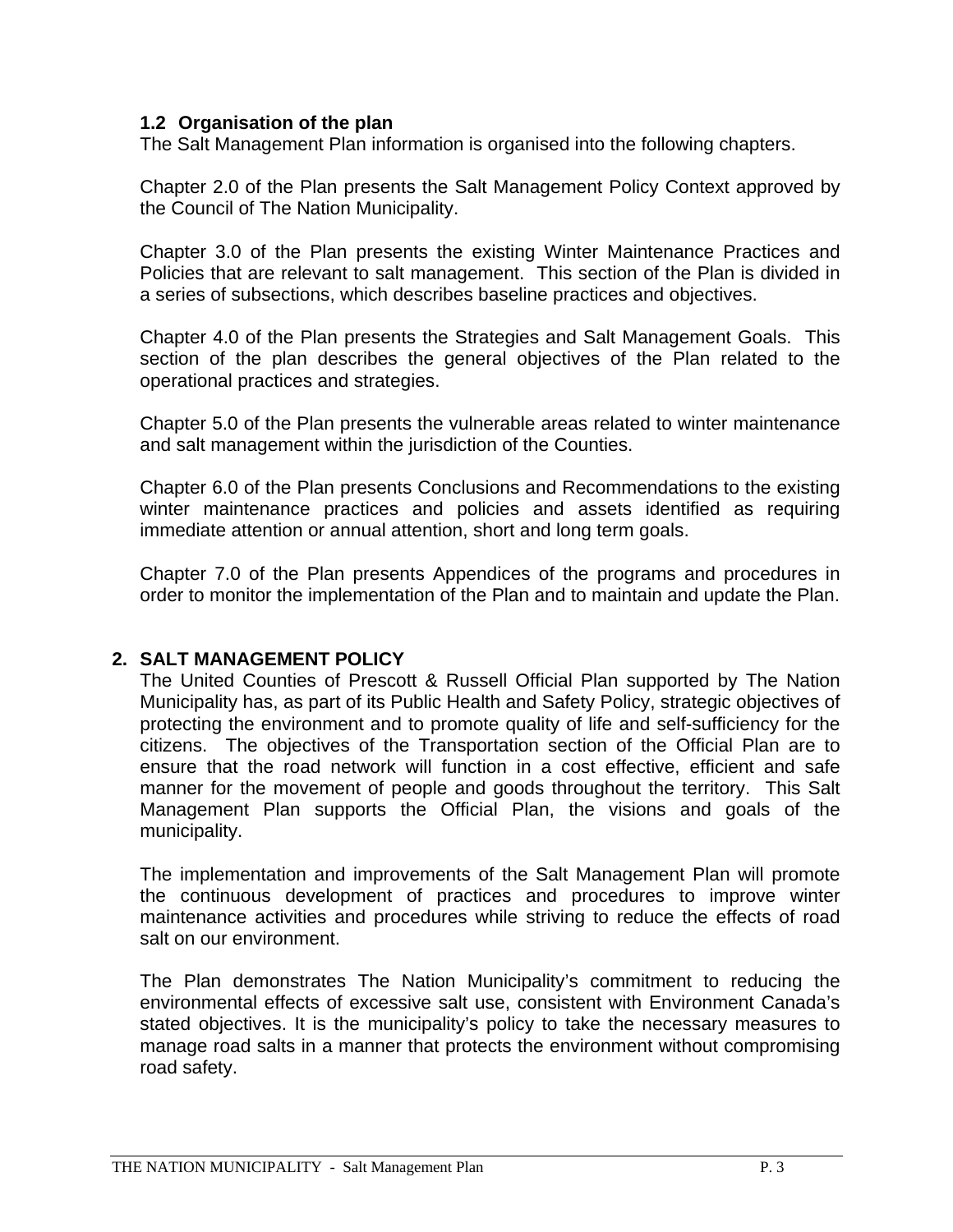In order to meet these objectives The Nation Municipality will manage road salts in accordance with the Code of Practice for the *Environmental Management of Road Salts and comply with applicable laws and regulations.* The Nation Municipality staff will be kept informed and trained about the environmental practices related to road salts. The Plan is a dynamic document. Management will conduct regular management reviews and make improvements wherever feasible and update on a regular basis.

The Nation Municipality Roads Department policy on the use and management of road salts will be:

- To comply with all applicable federal and provincial legislation regarding the storage and use of snow and ice control products.
- To use road salts in an environmentally responsible manner, and minimise the negative environmental effects of handling, storage and application of salt on the environment.
- In providing the stated Level of Service, it will conserve the use of salt by using the most cost-effective technologies and practices.

The Salt Management Plan is activity based and follows certain framework. The municipality is committed in the:

- Periodic review and analysis of industry practices
- Implementation and documentation of the Plan
- Education and training of staff
- Monitoring and analysis of operations
- Management review and revisions
- Environmental review
- Policy and practices revisions

# **3. EXISTING WINTER MAINTENANCE PRACTICES AND POLICIES**

# **3.1 Introduction**

The Nation Municipality Road System is a network of rural roadways intended for local traffic in a safe and efficient fashion toward the counties roadways. The Nation Municipality is responsible for approximately 500 kilometres of roads, 14 kilometres of sidewalks, 18 kilometres of storm sewers and 40 bridges that cross sewers and drains. The Municipal Road network is depicted in Appendix "A".

The Nation Municipality has one level of service throughout it's territory; it is generally maintained on a 24-hour basis. The Nation Municipality roads are maintained by it's employees and salt/snow plough trucks. The municipality respects and follows the provincial minimum standards.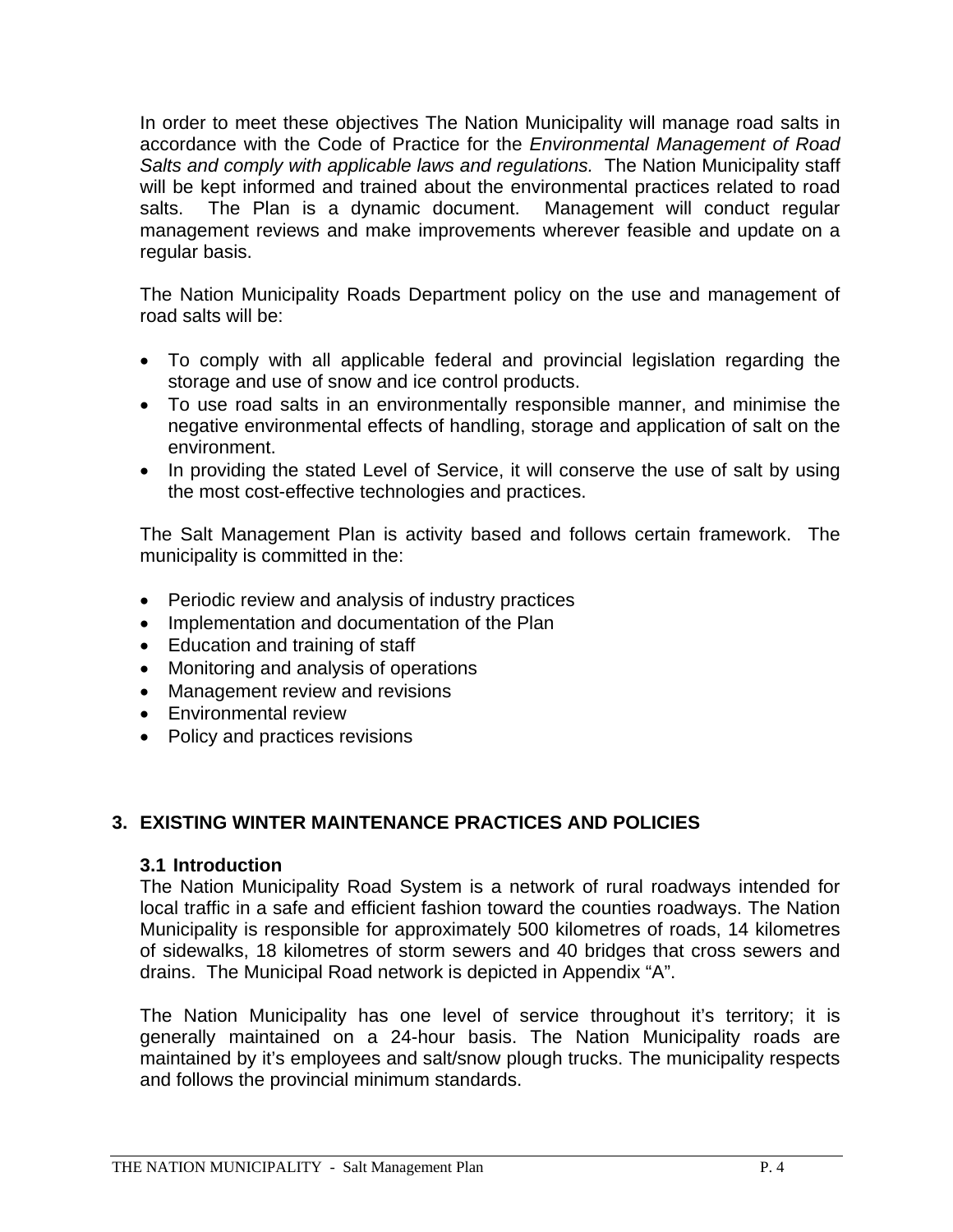### **3.2 Level of Service Policies**

The Nation Municipality follows the provincially established minimum standards as per Regulation 239/02 (see Appendix "B"); the following are guidelines of how the Municipal Roads Department operates during the winter period.

#### **3.2.1 Patrolling**

During weekdays regular shift 7:30 a.m. to 4:00 p.m., patrolling will be done by area foremen.

During night time from 4:00 a.m. to 7:30 a.m. the patrol is done again by our area foremen and also in conjunction with the United Counties of Prescott and Russell area patrolmen. Our patrolling time schedule is shared among our patrollers so that rest can be allowed for those foremen.

#### **3.2.1.1 Storm Response**

The patrolmen and the supervisors rely primarily on Environment Canada's public weather forecasts from the Ottawa International airport weather forecast. The Nation Municipality does not own any RWIS stations and does not use this service. The Nation Municipality has equipped all it's employees with a handheld two way radio system.

### **3.2.1.2 Record Keeping**

The patrolmen and supervisors keep logbooks of their daily activities, callouts and weather and storm information. The operators also keep logs of their daily time and operations and of solid material spread. Data from the electronic controllers is not used at this time.

### **3.2.2 Sanding, Chips and Salting**

For the purpose of planning the winter spreading operation, the objectives of treatment are to achieve centre bare pavement by applying a mixture of salt, sand and chips: 4000 kg of salt, 4000 kg of sand and 4000 kg of chips within two (2) hours after the storm. The time lapse between successive treatments, if required, should not exceed 4-4½ hrs.

Gravel roads are sanded or ice bladed when the roads become quite slippery.

#### Sanding

Sand and Chips are used as an abrasive to provide traction on slippery surfaces. It will be used most often when the temperature is too low for salt to be effective. Sand is most effective in providing traction of dry hard snow.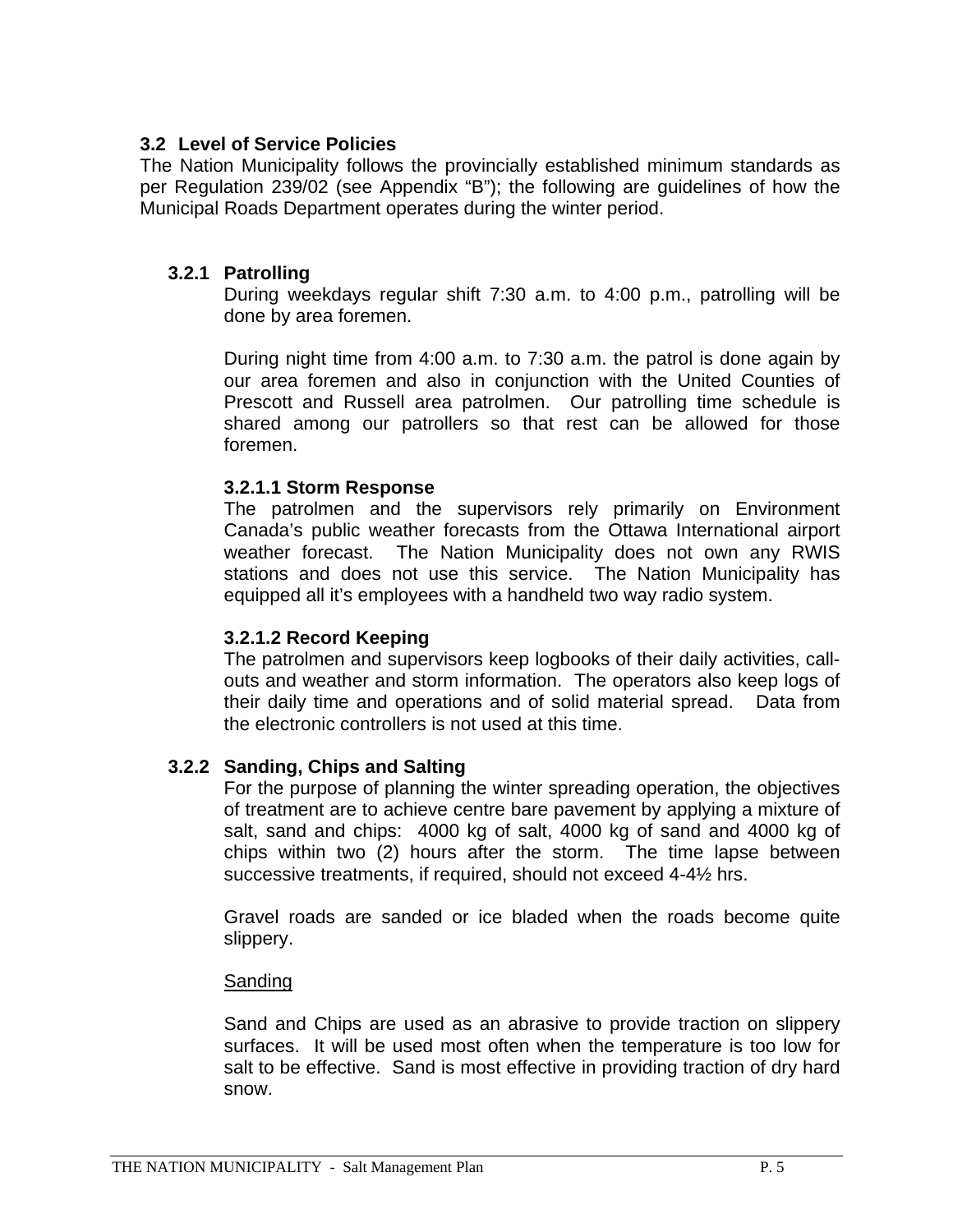As a general rule, salt, sand and chips will be used at all times for our winter control.

Sanding and chips, when required, should normally follow after the plowing operations. This minimises the amount of sand being pushed off to the side of the road.

As a general rule, if the pavement is dry and the snow is not packing or sticking, no sand and chips are spread.

#### Salting

Salt applied to snow forms a brine mixture. This reduces the possibility of the snow sticking to or packing on the pavement. It also prevents ice build-up and allows the plows to remove the snow more easily. Salt, assisted by sun, traffic and warmer daytime temperatures, is also used as a melting agent to eliminate icy conditions.

As the temperature falls, the effectiveness of the salt decreases until it becomes ineffective. Normally, salt should not be applied when the temperature is below -15°C. However, in the presence of sun and heavy traffic volume, which creates a higher road surface temperature, salt can be effective to a temperature of -20°C.

Salt should be applied a minimum of 0.5 hour in advance of plowing to prevent the salt from being pushed off before it has had a chance to work. This is consistent with salt being used to assist in the plowing operations. The lower the temperature is, the longer it will take for the salt to work. Salting operations should not take place in anticipation of a storm.

As a general rule, salt should not be applied during night hours until **4:00 a.m.** since nighttime temperatures are usually lower and sun & traffic volumes are not present to enable salt to work effectively. However, at night, if the temperature is high enough and not dropping, then salting operations may be carried out at the beginning of or during the storm. (i.e. temperature is above -7°C with wet snow, sleet or freezing rain, salting is done after the storm to bare pavement and should be done after **3:00 a.m.**

If the pavement is dry and the snow is not packing, roads should not be salted.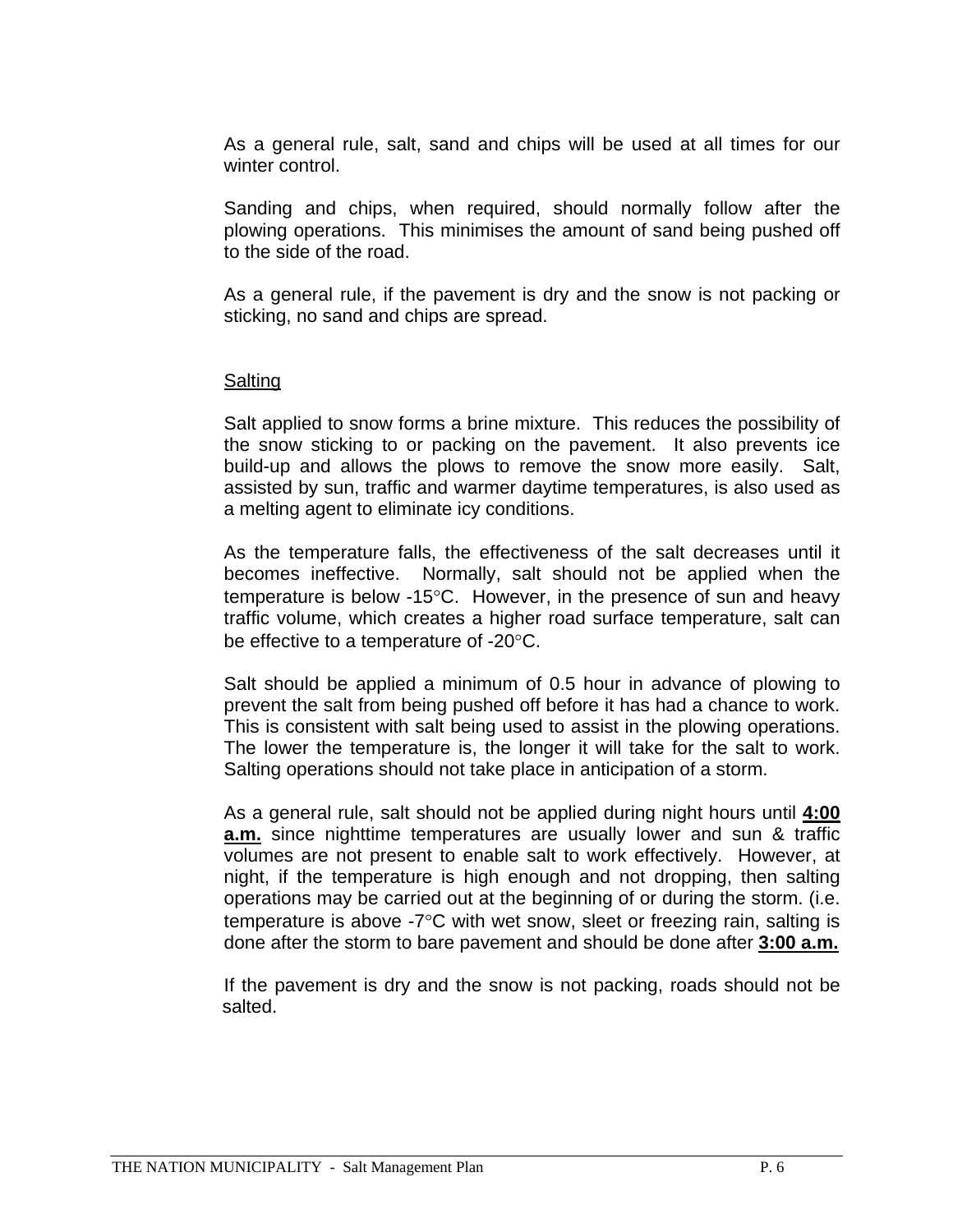### **3.2.3 Plowing**

For the purpose of planning the winter plowing operations, the objectives that apply to The Nation Municipality roads are to complete one coverage of the roads in both directions in an average time not exceeding 4 - 4½ hrs from the start of operations. The time lapse between successive treatments, if required during longer storms, should not exceed six (6) hours.

When storms occur during the night, the objective will be to open all roads by 7:00 a.m. the next morning.

During a storm, if accumulation of snow on the road surface does not exceed the minimum standards, drifting snow conditions may dictate the plowing schedule.

The Nation Municipality does not operate a night-time plowing shift of personnel. Except for patrolmen, plows will generally not operate during the night unless the minimum standard applies.

The order of priority of plowing operations is to be performed as follows:

- i) As per plan for particular snowplow routes or;
- ii) As road conditions dictate on various sections of a plow route;
- iii) Shoulders may be cleared after a storm to prevent drifting and to provide additional storage for future storms. However, if accumulations are excessive, due to the intensity of the storm and high windrows have resulted from plowing through lanes, then the shoulders can be cleared during a storm to provide greater storage. This operation may involve the use of snow blowers or loaders in addition to the snowplows.
- iv) Lowering snow banks

Step winging and lowering snow banks on shoulders at traffic islands and intersections will be performed during periods between storms.

If the road has been salted, plowing should start approximately 0.5 hour after to prevent pushing the salt off the road before it has a chance to work. The colder the temperature (less than -12ºC, the longer it will take for the salt to work and therefore, the time should be increased.)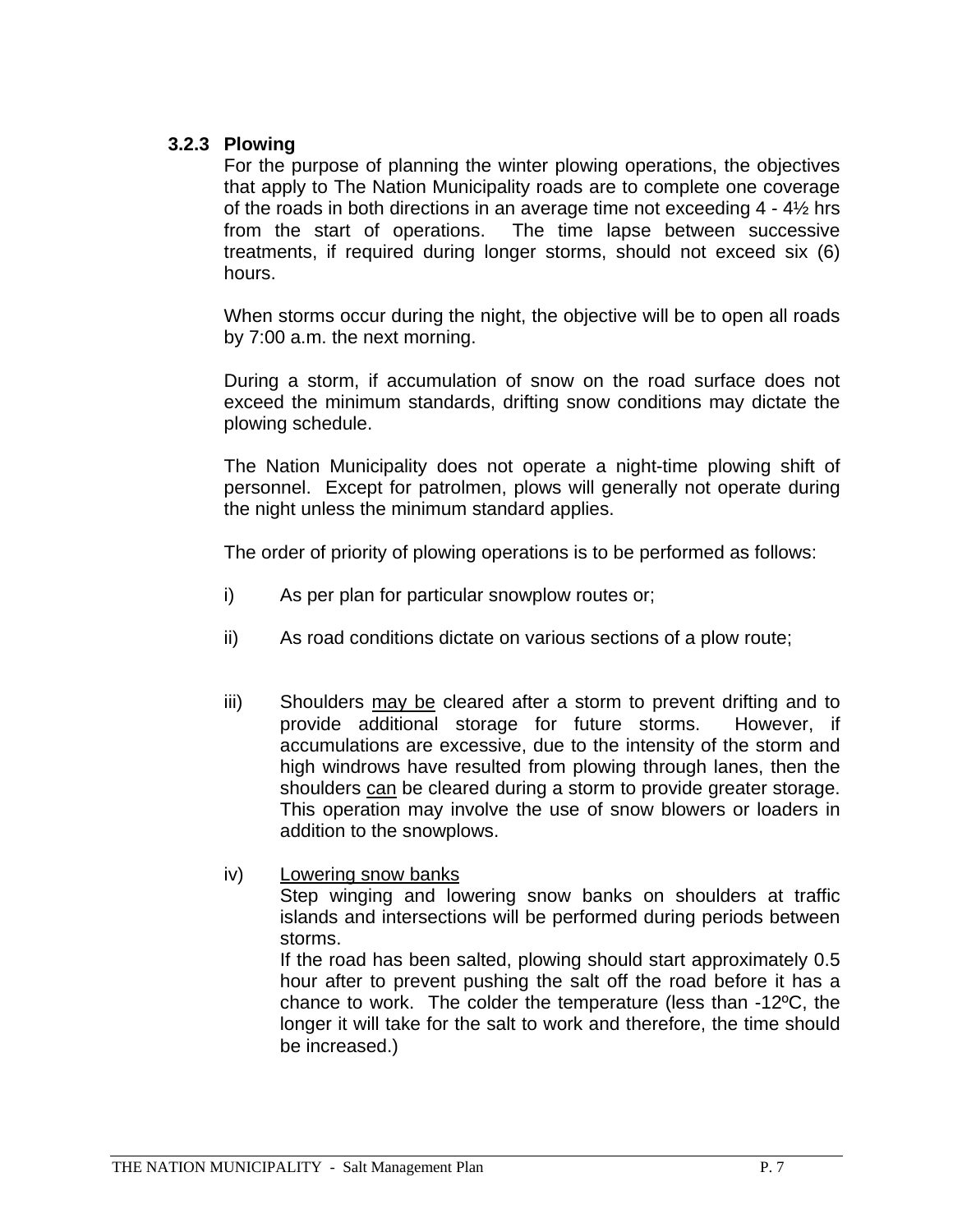### **3.3 Patrol Yards**

### **3.3.1 Introduction**

Summer and winter maintenance services are provided through three patrol yards: St-Bernardin patrol yard, located at 6950 County Road 22, services the eastern part of the Municipality. The Fournier patrol yard, located at 3248 County Road Number 9, services the central part of our Municipality. Finally, the Casselman patrol yard, located at 958 Route 500 West, services the western part of our Municipality (refer to Appendix C). We have also a garage located at 25 Arena Street in St-Isidore for the plowing and snow removal activities within the village.

### **3.3.2 Equipment**

Each patrol yard maintains a variety of equipment including plows, spreaders and combination units (see Appendix D). There are no antiicing devices for the Department. The newest equipment that we own has been purchased with electronic controllers.

### 3.3.2.1 St-Bernardin Patrol Yard

The St-Bernardin site has two tandem axle and one single axle combination plow / spreader units to maintain the roads attributed to the patrol site. The three units have no electronic controllers or pre-wetting devices. The equipment is washed in the garage. Drainage of the garage goes into a storm sewer that leads into a ditch south of the salt storage shed. There is a retention pond and/or oil/grit separator in the garage.

# 3.3.2.2 Fournier Patrol Yard

The Fournier site has three tandem axle combination plow / spreader units. These units have no electronic devices. The equipment is washed in the garage. Drainage of the garage goes into the ditch north of the garage. There is a retention pond and or oil/grit separators in the garage.

# 3.3.2.3 Casselman Patrol Yard

The Casselman site has three tandem axle combination plow / spreader units to maintain the roads attributed to the patrol site. One unit is equipped with on-board electronic controllers. The two other units have manual controllers and no pre-wetting devices. The equipment is washed in the garage. Drainage of the garage goes into a storm sewer that leads into a ditch north of the garage. There is a retention pond and/or oil/grit separators in the garage.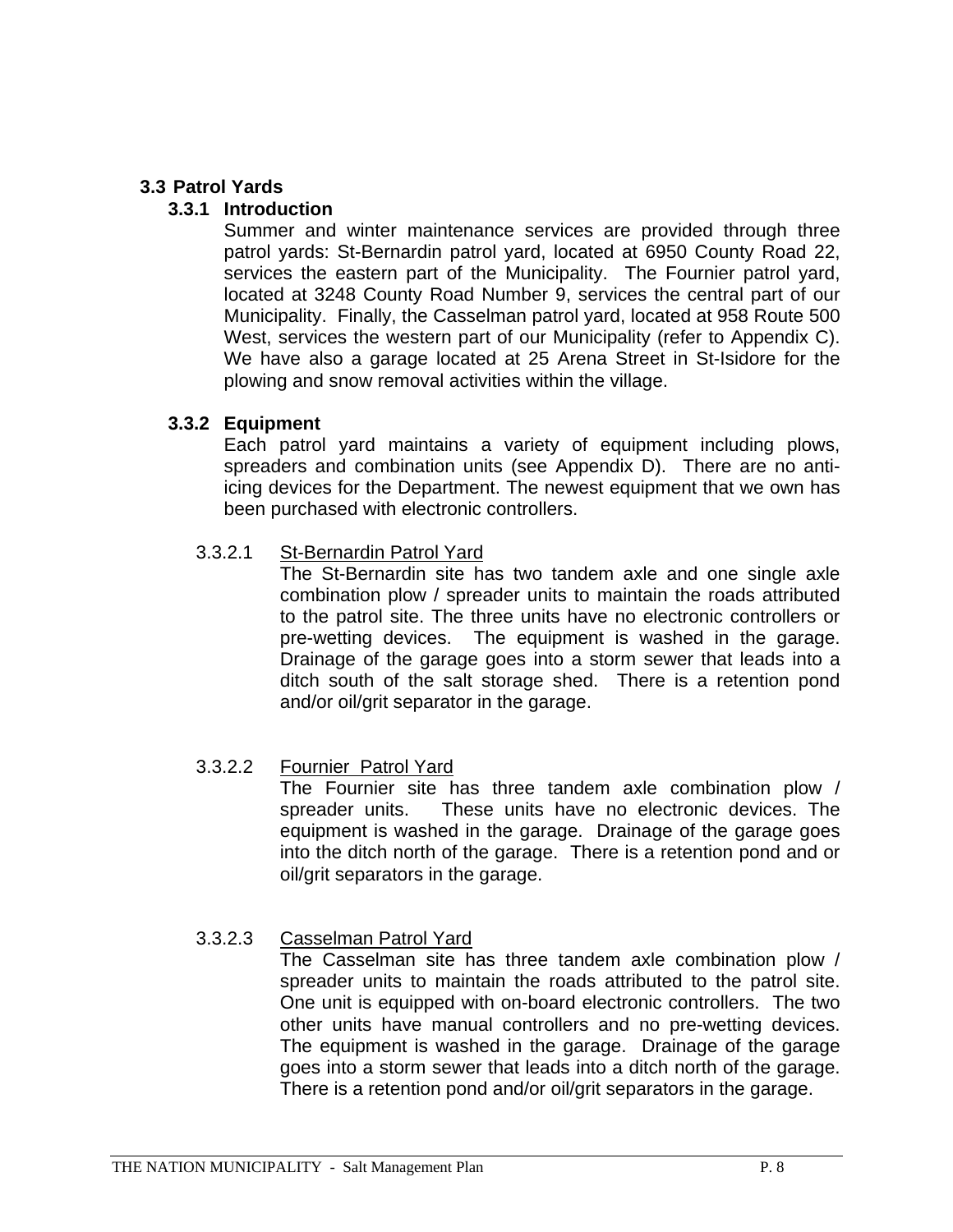# **3.3.3 Salt and sand storage**

### 3.3.3.1 St-Bernardin storage

The St-Bernardin salt/sand and abrasive storage is a shed of 12 m by 12 m, which is sitting on a 1.2 feet concrete wall. It is vented to control humidity levels and the floor is paved to minimise any potential seepage into the groundwater. There is a three foot deeper loading area which permits easy loading of vehicles beside the salt storage facility. Positive drainage is provided away from the dome in all directions. The storage has two accesses consisting of a double door for the vehicles filling up the storage area.

### 3.3.3.2 Fournier dome

The Fournier salt/ sand and abrasive storage is a shed of 13 m by 13 m. The shed provides overhead cover to protect the salt from the weather. It is vented to control humidity levels and the floor is paved to minimise any potential seepage into the groundwater. Positive drainage is provided away from the dome in all directions. There are two doors with sufficient clearance in order to permit loading of both the facility and vehicles with salt and sand.

### 3.3.3.3 Casselman dome

The Casselman dome is a conventional circular dome. The dome provides overhead cover to protect the salt from the weather. It is vented to control humidity levels and the floor is paved to minimise any potential seepage into the groundwater. Positive drainage is provided away from the dome in all directions. Although there are no doors, there is sufficient clearance in order to permit loading of both the facility and vehicles with salt and sand inside the facility.

# **3.4 General Salt and Sand Use**

Salting applications

- 1) Salt, chips and sand are to be applied in a narrow strip, approximately 30cm wide, down the centre (crown) of the two lane highway. On superelevated sections (curves), the salt and sand should be kept as high up on the curve as possible to allow the brine to flow across the two lanes.
- 2) To apply a narrow strip of salt, sand and chips, the discharge spout must be used on spreaders that have them to prevent salt and sand from dropping onto the spinners. The deflectors must be used on spreaders when applying salt, sand and chips.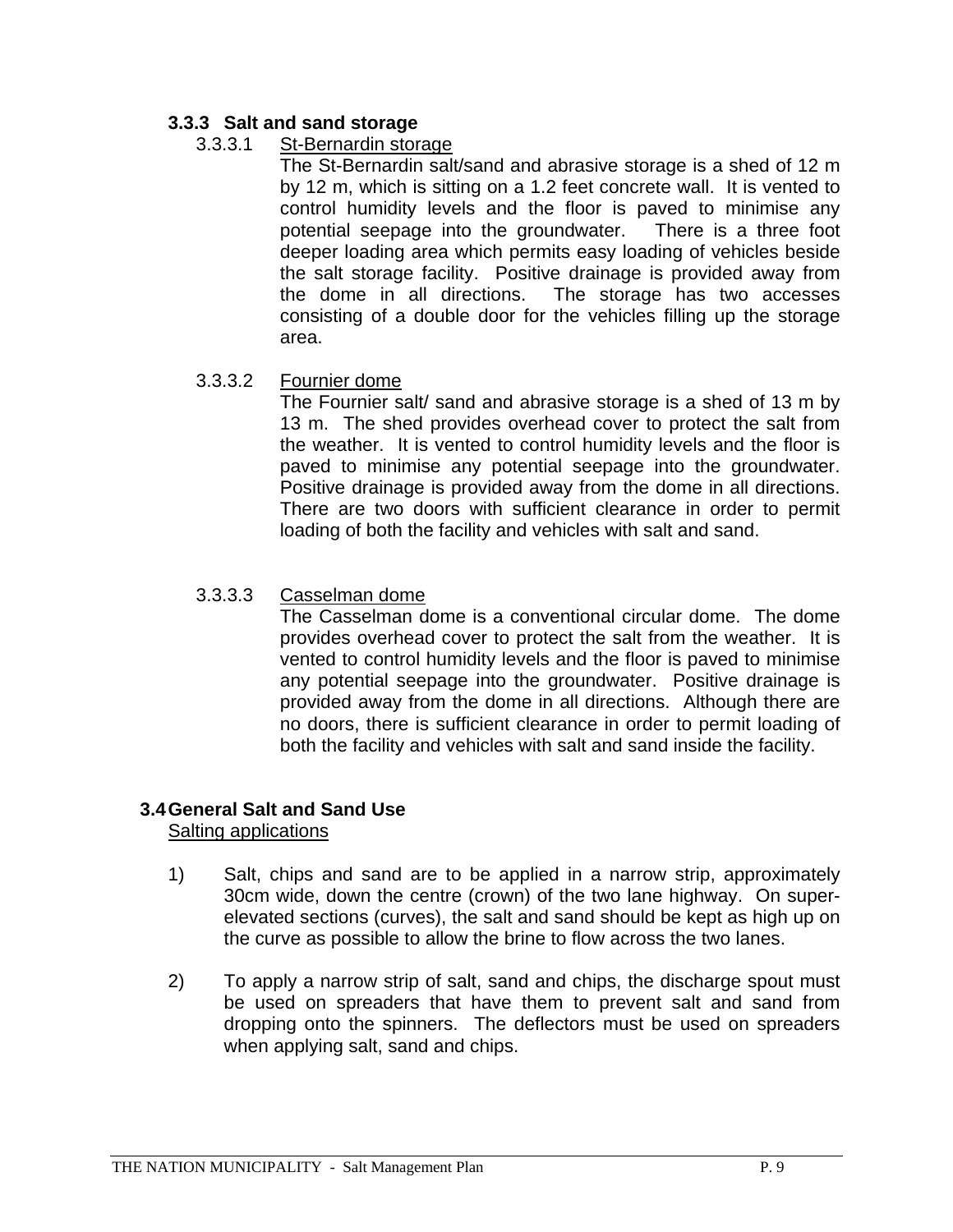- 3) The spinners should be used only to spread salt, sand and chips on pavement with:
	- a) surfaces which are rough (such as high float);
	- b) distorted crossfall, or;
	- c) no crossfall.

In these situations, the brine cannot flow across the pavement, and consequently a narrow strip will not be effective.

- 4) The standard rate of salt, sand and chips application is 100 kg/km of twolane highway. This rate is to be used on all occasions except in cases where the area foreman thinks otherwise.
	- a) rates less than 120 would achieve the desired results; or
	- b) rates greater than 100 (up to 150 kg/km maximum) would reduce the number of applications required at the standard rate.

The amount of salt in a sand and chip mix, which is around 33% of each, should be taken into account when determining the rate of salt to be applied.

5) Salt should never be applied to snow packed gravel surfaces. Salt aids in speeding up the thawing of the snow pack during sunny periods. This increases the occurrence and severity of potholes in the snow pack, as well as the gravel surface in the spring.

### Sanding applications

- 1) The spinner on the spreader should be turning at such a rate that sand and chips are cast only on the pavement. Spread width should be between 2 and 2.5 m along the centre of the road.
- 2) Areas that might require a heavier application of sand and chips are curves, bridge decks, intersections and hills. If controlled sanders are being used the operator will have to adjust the controls at these locations to allow for extra sand and chips to be placed on the roadway.
- 3) Ensure that sand and chips are not applied within 3 m of railway crossing tracks, to prevent sand and chips from being carried onto the tracks. Sand and chips carried onto the trucks must be removed from the flangeways, immediately.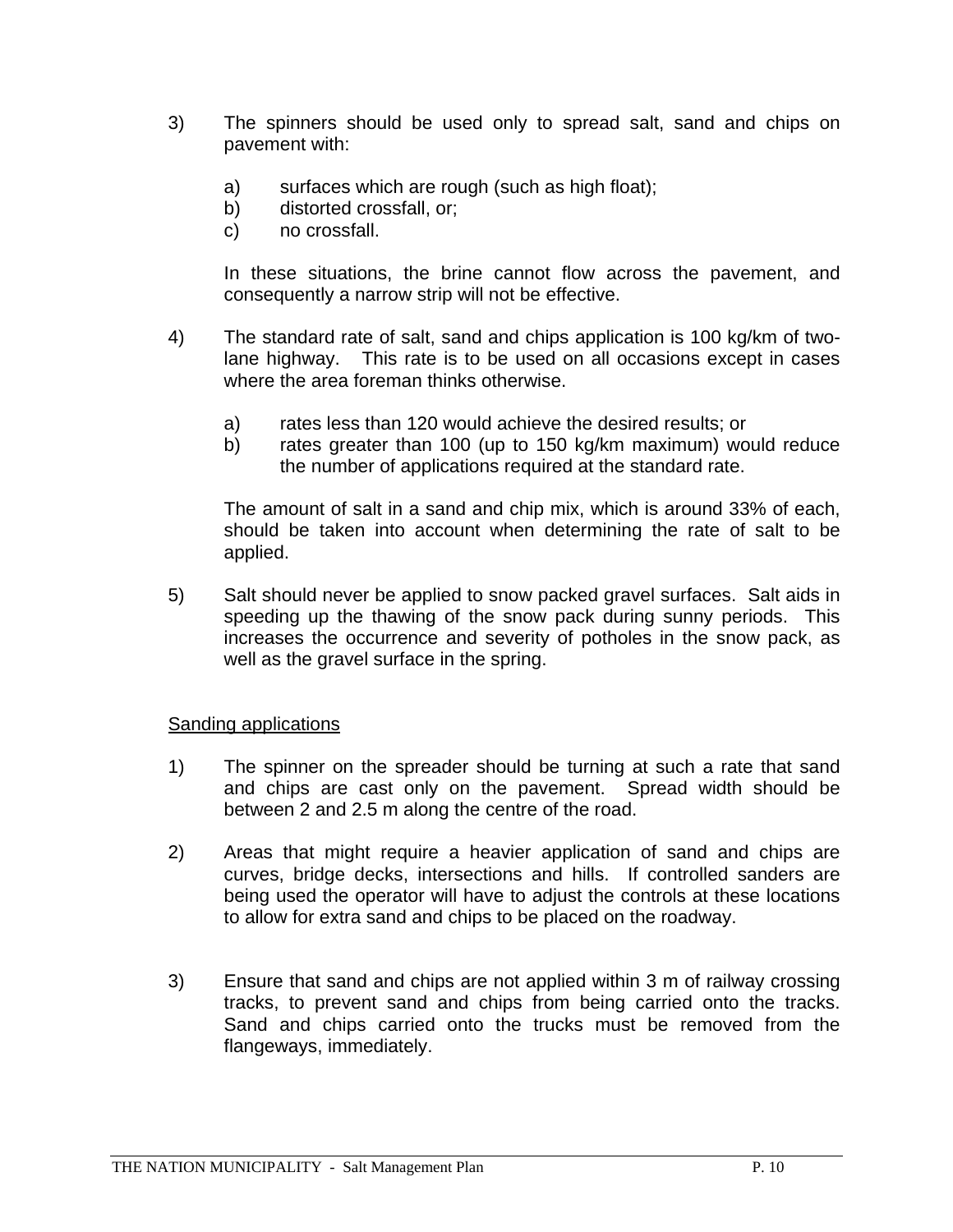### **3.5 Snow disposal**

To understand winter maintenance operations, it is important to know that both the upper and lower tier governments of Prescott and Russell share the provision of winter maintenance. In general, The Nation Municipality is responsible for sanding, salting and snowploughing its 500 lane kilometres road network. Snow removal in the urban areas on County Roads is done by the municipality. Many years ago, Counties signed an agreement with the local municipalities that should they want the snow removed in the urban areas on County Roads, it would be the local municipalities' responsibility. Therefore, the Counties have no snow disposal sites.

As stipulated in the *Public Transportation and Highway Improvement Act*, maintenance of snow clearing and removal on paved shoulders and on sidewalks on County Roads is a lower tier responsibility therefore this is done by the local municipalities.

The Nation Municipality has three disposal sites for the purpose of snow removal within its territory. The Municipality will ensure that its disposal sites are not near water wells either municipal or private. It will make every effort to control the water from draining into the river, creek or any other waterway, by erecting berms to minimize salt from draining into those vulnerable areas.

- a) Site one is in the Village of St-Isidore on 4680 Ste-Catherine Street;
- b) Site two is in the Village of St-Albert on 149 St-Paul South;
- c) Site three is in Village of Limoges on 186 Pavillon Drive;

# **3.6 Training**

The Roads Department provides training in winter control to its foremen through different workshops such as OGRA, TAC and MTO.

# **4. STRATEGIES & SALT MANAGEMENT GOALS**

### **4.1 Level of Service Policies**

### **4.1.1 Patrolling**

Unless legislation such as labour regulations and minimum standards requires a change, the patrol program of the Municipality meets and exceeds existing standards therefore no changes are necessary.

### **4.1.2 Storm Response**

Now that all patrol yards have Internet access, the use of Internet weather casting will be relied upon. The Nation Municipality will be looking into applying in the near future for access to the MTO's RWIS Network. Truck mounted IRT units should be installed on the patrolling vehicles as a short-term objective.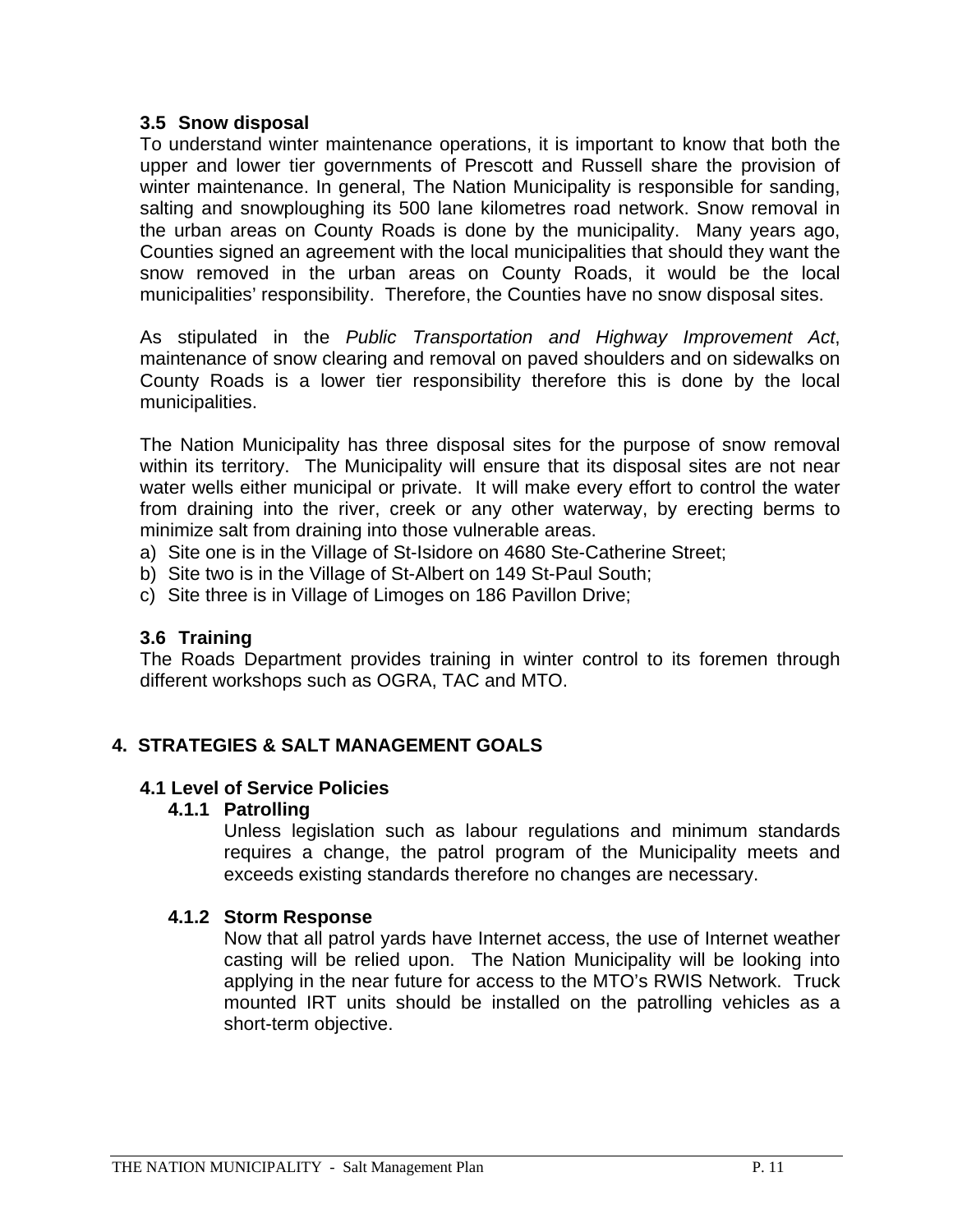### **4.1.3 Record Keeping**

The existing record keeping meets the standards however, all this information is done manually. Until the technology is fully available, salt and brine use will be logged for year-end conciliation manually.

Ultimately, electronic record keeping will avoid any human errors or discrepancies. Once the electronic controllers are installed on all the winter maintenance vehicles, a much more precise and better control will be established. The electronic control devices shall be equipped with printout or download capability.

As a longer-term goal, The Nation Municipality is also looking into implementing to have GPS tracking and record-keeping capabilities (GPS/AVL) on all winter maintenance vehicles, which will monitor material usage at the beat level.

### **4.1.4 Sanding, Chips and Salting**

The goal is to reduce the amount of salt used on our roads and electronic control devices should limit misuse of salt or waste with a steadier flow. The electronic control devices shall also limit the human error factor.

The existing policies meet or exceed the provincially established minimum standards. With the proper equipment, it is easy to adapt to abnormal weather conditions.

### **4.1.5 Plowing**

The existing standards meet or exceed the provincially established minimum standards. No changes are foreseen for this section.

# **4.2 Patrol Yards**

### **4.2.1 Equipment / Garages**

The Roads Department is committed to installing on all trucks, electronic control devices. The goal is to install the units as the trucks are being replaced. It has been proven that these units will improve the efficiency of winter maintenance and limit waste of salt. The electronic controllers shall also be equipped with printout or download capability.

On a longer-term basis, on-board weather IRT's should be installed on all the winter patrol maintenance units.

Calibration of the equipment shall be done every fall prior to each winter season. A calibration procedure should be developed and implemented.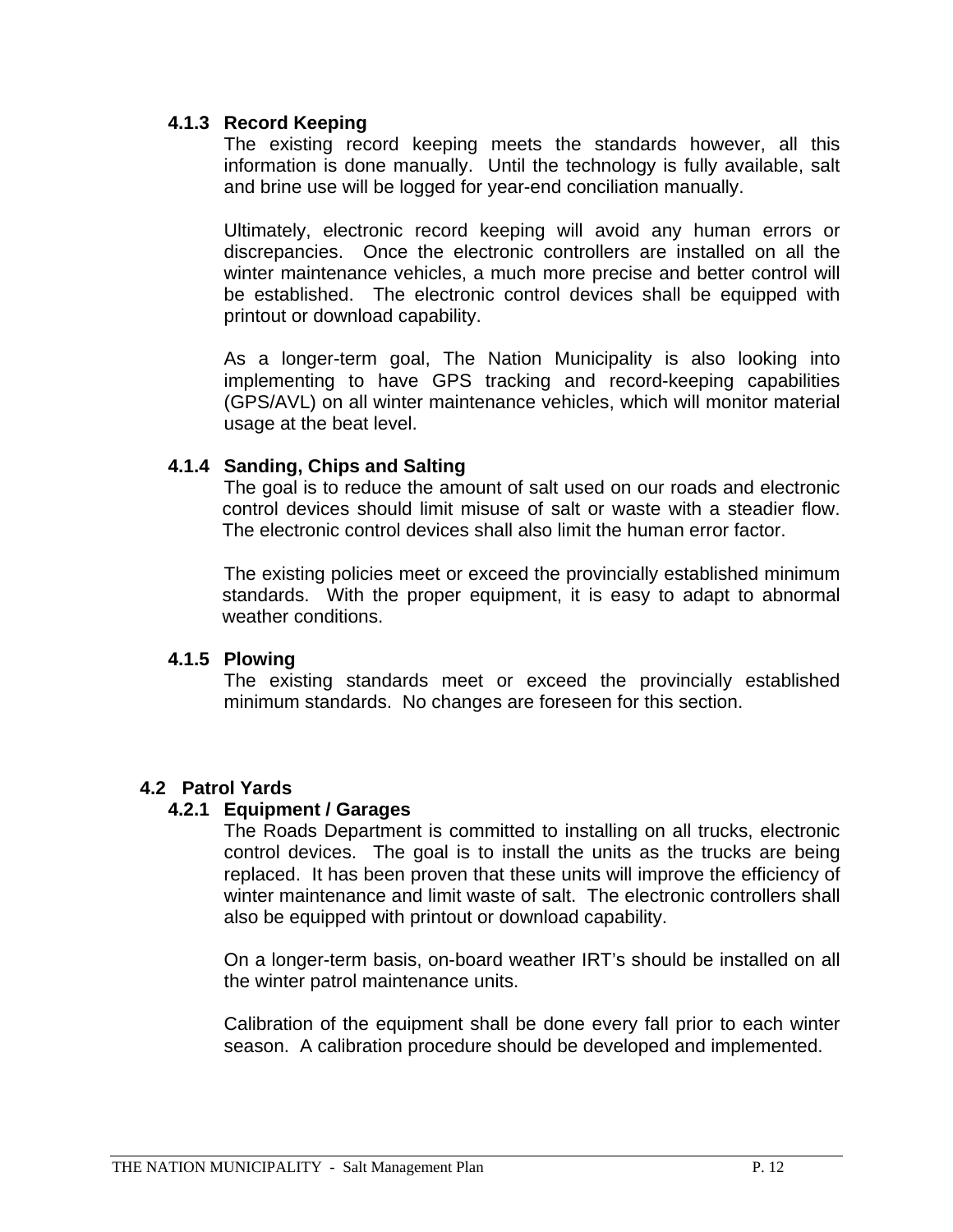The equipment shall continue being washed inside the garage, as much as possible. An investigation of different options for all three facilities to manage the wastewater should be done. Once this is done a strategy to manage wastewater and cleanout materials from retention ponds and oil/grit separators should be established.

### **4.2.2 Salt, Chips and Sand Storage**

The objective is the prevention or control of releases from existing and new sites.

All our sheds and storages are well maintained and ensure that our mixture is protected from precipitation. All new storage facilities should be designed in accordance with established best management principles.

Handling/ loading and storage shall continue to be done inside the buildings. Floors should be inspected annually to assure that they are impermeable.

# **4.3 General Salt, Chips and Sand Use**

The objective of this plan is to reduce the negative impacts of road salts by delivering the right amount of road salts in the right place at the right time.

Technologies exist to reduce the use of road salt while maintaining or even improving the level of service provided.

Road salt applied by using a mixture of salt, chips and sand, prevents the mixture from being blown away by wind or by traffic. It allows also where traffic is light, a better traction for vehicles on icy roads. It also allows the salt to stay in the roadway and when better conditions allow; either by warmer weather or higher traffic, the salt melts the snow and achieves its purpose.

The use of electronic controllers should eliminate human error, discrepancies in salt and sand used and therefore maintain uniform application.

Anti-icing, which consists of placing brine or other de-icing chemicals in liquid form onto dry pavement as a pre-storm treatment, has been considered but has not been retained as an option until now. Due to the fact that larger quantities of materials must be premixed, larger holding tanks are required on the equipment and the necessity of specialised (one use) equipment; this option will not be considered. This option is often used in areas that are considered to be critical due to the physical nature of the area. The Nation Municipality does not have enough of these areas in order to justify this expenditure.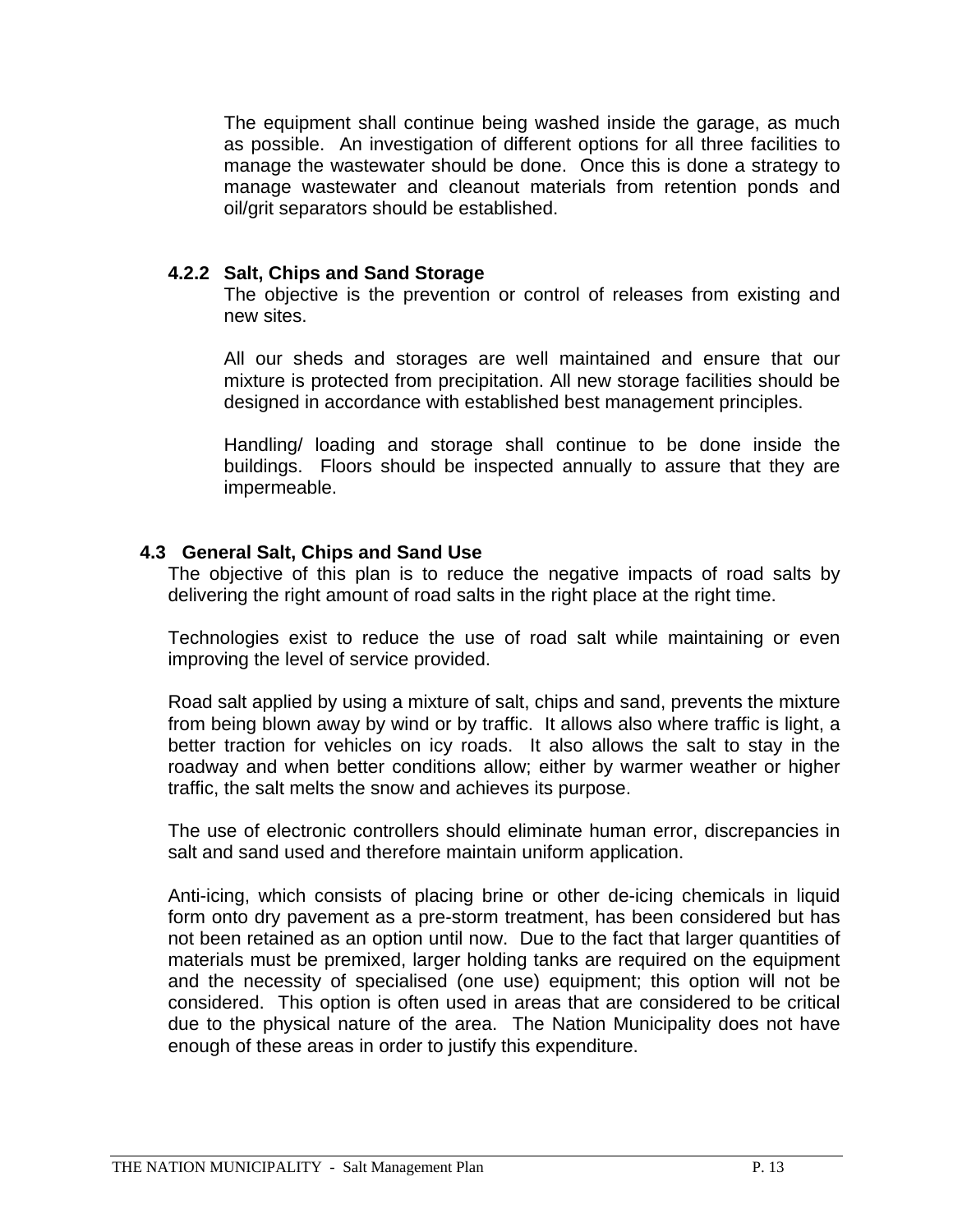Also, the use of liquid anti-icing is not recommended during either a freezing rain or sleet storm or when pavement temperatures are lower than -5 Celsius. Under these circumstances it is recommended that our mixture of salt, sand and chips be used.

Therefore for budgetary and lack of space purposes, anti-icing has not been considered for The Nation Municipality area.

### **4.4 Training**

The ultimate goal is to train all personnel and to have an on-going training program involved with managing or performing winter maintenance activities involving the use of salts. Annual training on good housekeeping practices should be done by fall of each year. All employees affected by technology changes shall be trained for the use of the new equipment. Training will include rock salt and handling and how their activities affect the environment, plowing and spreader control. It will also include weather and pavement temperatures and RWIS.

### **5 VULNERABLE AREAS**

In 1999, the United Counties of Prescott and Russell and the United Counties of Stormont, Dundas and Glengarry initiated the Eastern Ontario Water Resources Management Study (EOWRMS), which encompassed an extensive compilation and evaluation of regional water resources and servicing infrastructure information. The Final report was submitted in March 2001. (See United Counties of Prescott & Russell for reference)

The project study objectives are summarised as follows:

- 1- Develop a database and geographic information system on the state of water resources and servicing infrastructure within the study area;
- 2- Develop data management protocols to ensure the database is properly maintained and updated;
- 3- Assess the capability of key areas to potentially support development on private services;
- 4- Identify potential cost-effective servicing alternatives on a regional basis;
- 5- Develop community demonstration projects that provide integrated solutions to water resource issues on local/ regional basis;
- 6- Develop and promote tools and action plans to protect the quality and quantity of regional water and related land resources.

From these objectives many different analyses were done. The Database compilation section permitted to collect the geographic data used to evaluate the regional water budget, land use and ground and surface water characteristics are the most beneficial for the purpose of this report.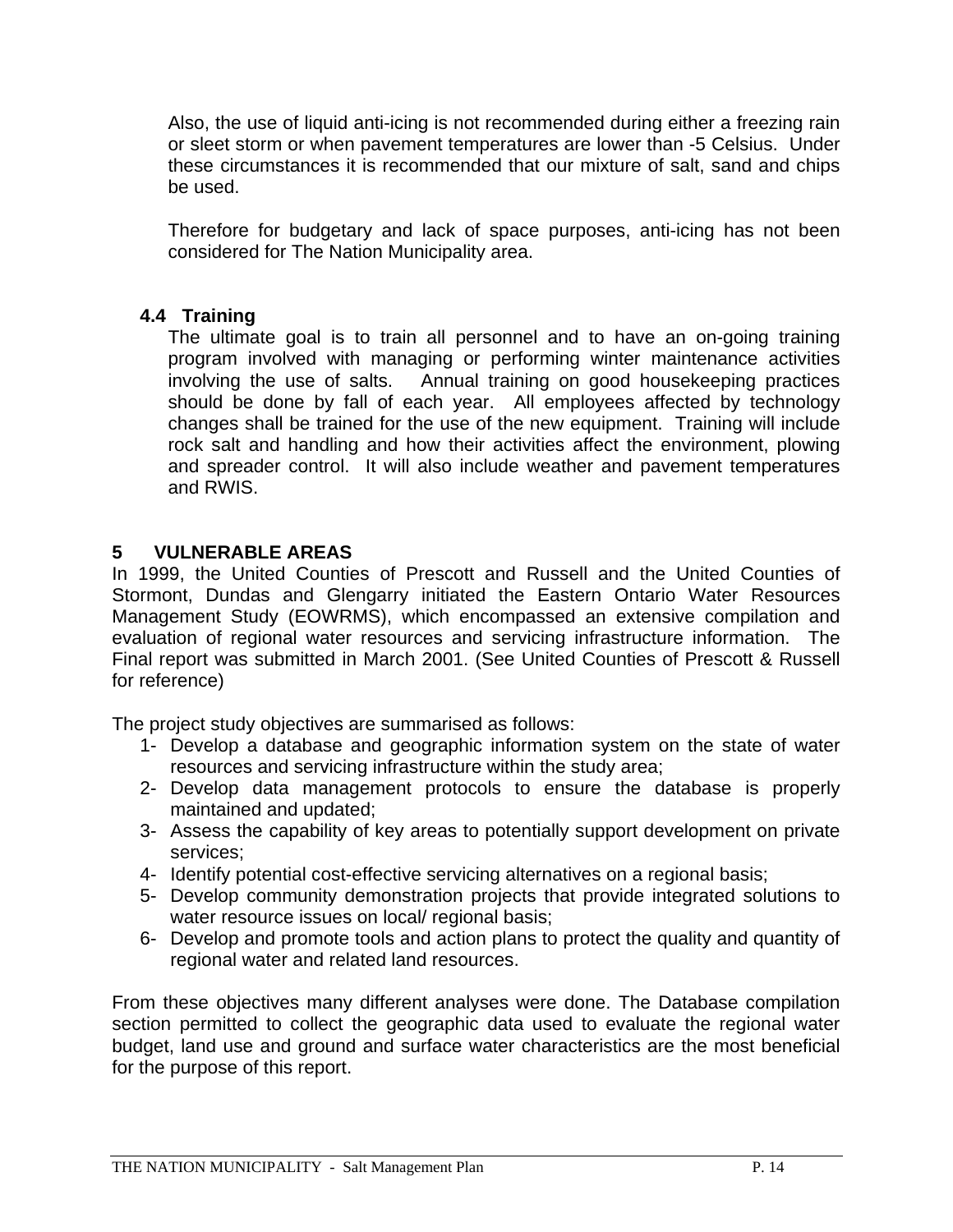The EOWRMS study carried out a detailed analysis of individual components of the hydrological cycle as they affect the quantity and quality of the water resources across the region.

The study also analysed the quality of surface water, which also impacts its ability to act as receiving streams for wastewater discharges from agricultural, industrial and municipal wastewater sources. Surface water quality is also a principal factor in the determination of the quality and viability of aquatic habitat that exists in various parts of the region.

The groundwater analysis component of the study was undertaken to:

- 1- Define and map aquifer extents and connectivity
- 2- Quantify groundwater recharge
- 3- Characterise aquifer natural water quality
- 4- Characterise current and additional aquifer capability
- 5- Characterise the intrinsic aquifer vulnerability to contamination.

The report presents a characterisation of the location, nature, and extent of agricultural land use within sub-watersheds related to surface water resources in the projected area. The sub-watersheds represent land units that contribute to the surface water within a defined area of the surface drainage network, but they also include areas where the partitioning of excess water is primarily to deep groundwater resources. Analysis was done to show the relationship between agricultural activities and major aquifer, areas of recharge and discharge. The combined analysis allowed for the identification of sensitive areas and areas with development potential or constraints.

Further to this study the Counties GIS database now includes such information such as the different classes of fish habitat, significant woodlands information, wetland classification. The study also identified geological topography, such as aquifer vulnerability, the establishment of types of soils and the land use throughout our counties such as agricultural and types of crops, wetlands, woodlands etc…

Floodplains, ground and surface water quality and ground water recharge areas were also identified. Unfortunately, the study did not cover bird, waterfowl and wildlife species habitat.

Due to the voluminous size of the report and of its many appendices, it is not part of this report but is available for reference.

From this study it is shown that in general, the Counties do not have significant wetlands adjacent to roads, ground and surface water zones that are vulnerable. The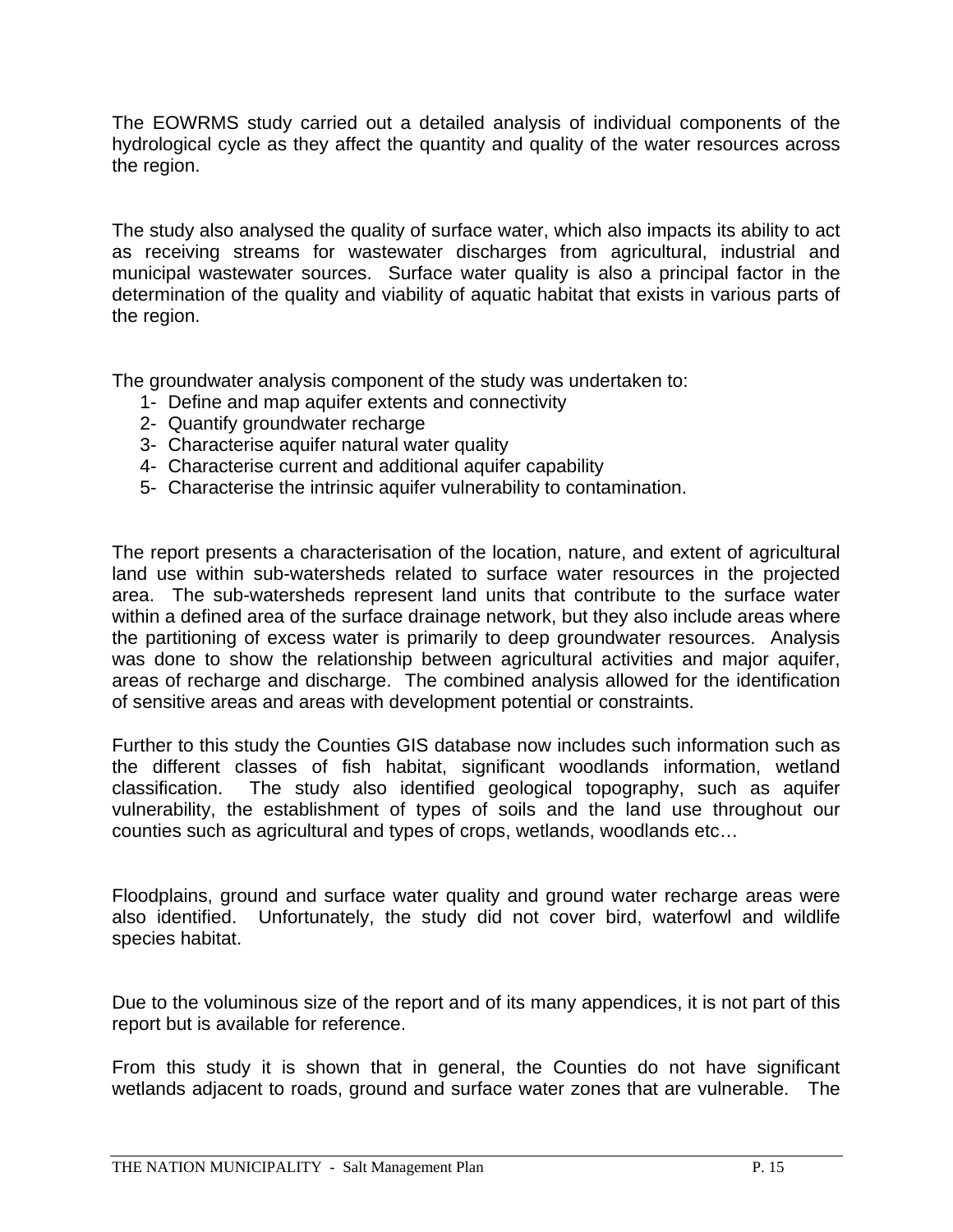Alfred and Moose Creek Bogs are located in our municipality and they are adjacent to municipal roads. The slight impact does not affect these gravel roads.

Significant fish habitats are in rivers such as the South Nation River and the Ottawa River and some of their tributaries. The dilution rate is high and residential development is low near these rivers due to their high flows.

The study is a great tool and the information generated by it allows the Counties and Municipalities to identify any future or possible vulnerable areas.

Since The Nation Municipality resides within the United Counties of Prescott-Russell, we accept this study and will work with the Counties to ensure proper follow up.

### **6. CONCLUSION AND RECOMMENDATIONS**

#### **6.1 Introduction**

This chapter of the Plan presents the objectives for each of the key operational practices and strategies related to the effective management of road salt during winter maintenance activities. Some of the objectives are general and some are very specific. Each objective recognises that the Plan is dynamic and will take time to implement due to local budget considerations and restrictions. Therefore, each objective will be divided in three different timelines: Immediate Actions, Short Term Actions and Long Term Actions. For the purpose of this report the Short Term Actions will be within the next five years and the Long Term Actions will be within the next ten years.

# **6.2 Summary of Recommendations and timelines**

| <b>PROGRAM</b>                                                                                    | Annual<br><b>Action</b> | <b>Short</b><br>Term<br><b>Action</b> | Long<br>Term<br><b>Action</b> |
|---------------------------------------------------------------------------------------------------|-------------------------|---------------------------------------|-------------------------------|
| <b>Level of Service</b>                                                                           |                         |                                       |                               |
| i)General / Patrolling                                                                            |                         |                                       |                               |
| Revise and Revise the LOS policy in light of the minimum maintenance standards<br>➤               | X                       |                                       |                               |
| annually;                                                                                         |                         |                                       |                               |
| Monitor and Report on compliance with LOS policy annually;<br>➤                                   | X<br>X                  |                                       |                               |
| $\blacktriangleright$<br>Review routes in order to achieve optimal LOS.                           |                         |                                       |                               |
| ii) Storm Response                                                                                |                         |                                       |                               |
| IRT's                                                                                             |                         |                                       |                               |
| Provide truck mounted IRT's on patrolmen vehicles;<br>⋗                                           |                         | X                                     |                               |
| Provide training in use of IRT's.                                                                 |                         | X                                     |                               |
| <b>RWIS</b>                                                                                       |                         |                                       |                               |
| Make MTO's RWIS sites available to winter maintenance patrolmen and area<br>$\blacktriangleright$ |                         |                                       |                               |
| foremen;                                                                                          |                         | X                                     |                               |
| Provide annual training in use of RWIS information.<br>⋗                                          |                         |                                       |                               |
|                                                                                                   |                         | X                                     |                               |
| Record Keeping<br>iii)                                                                            |                         |                                       |                               |
| Develop and implement a record keeping program that uses the data supplied by<br>⋗                |                         |                                       | X                             |
| the electronic spreader controllers;                                                              |                         |                                       |                               |
| Provide GPS / AVL tracking and record keeping capabilities on all winter<br>⋗                     |                         |                                       | X                             |
| maintenance vehicles;                                                                             |                         |                                       |                               |
| Provide training in use of GPS / AVL.<br>➤                                                        |                         |                                       | X                             |
| iv) Sanding & Salting                                                                             |                         |                                       |                               |
| Develop and implement a record keeping program that uses the data supplied by                     |                         |                                       | X                             |
| the electronic spreader controllers;                                                              |                         |                                       |                               |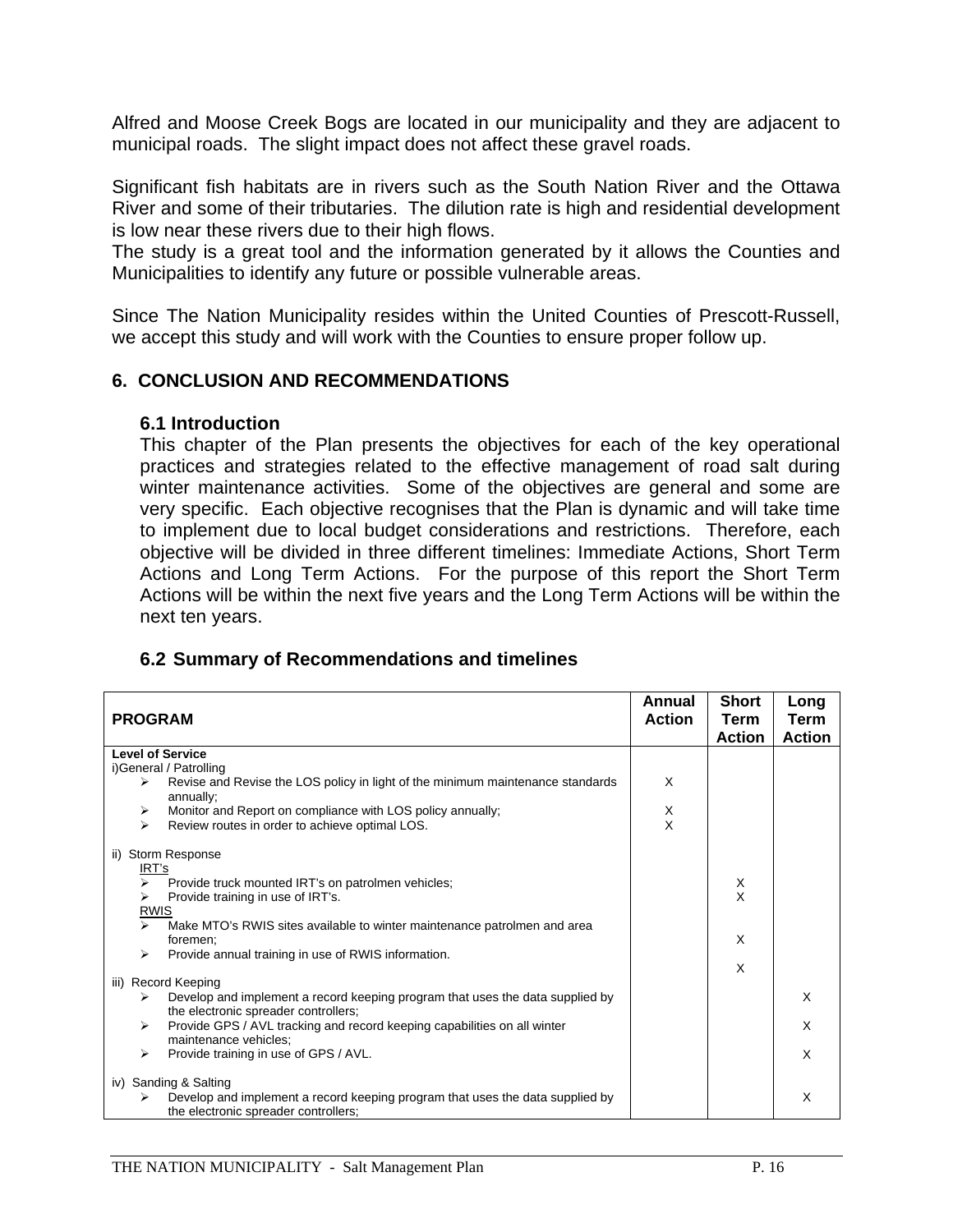| Develop guidelines that address preferred application rates and experience<br>➤                                                                                          |   |   |   |
|--------------------------------------------------------------------------------------------------------------------------------------------------------------------------|---|---|---|
| performance on the road;                                                                                                                                                 |   | X |   |
| Develop and implement a calibration procedure including recalibration in case of<br>⋗                                                                                    |   |   |   |
| repairs;                                                                                                                                                                 |   |   |   |
| Ensure that a calibration history for all spreaders are maintained annually;<br>➤<br>⋗<br>Develop and follow standardized application rates for all materials related to |   | Х |   |
| pavement temperature and precipitation.                                                                                                                                  |   | X |   |
|                                                                                                                                                                          | X |   |   |
| v) Plowing                                                                                                                                                               |   |   |   |
| Review and revise plow routes annually in order to achieve optimization of LOS.<br>⋗                                                                                     |   |   |   |
|                                                                                                                                                                          | X |   |   |
| <b>Patrol Yards</b>                                                                                                                                                      |   |   |   |
| i) Equipment                                                                                                                                                             |   |   |   |
| Ensure that all new spreader equipment has regulated electronic controller<br>➤                                                                                          |   |   | х |
| capabilities;<br>100% of equipment used to spread sand and salt shall have ground speed<br>⋗                                                                             |   |   | X |
| regulated electronic controllers with printout or download capabilities;                                                                                                 |   |   |   |
| Provide training to those using regulated electronic controllers;<br>➤                                                                                                   |   |   | X |
| ↘<br>Ensure that when salters are replaced that they are a minimum of 9.23 cubic                                                                                         | X |   |   |
| meters in capacity.                                                                                                                                                      |   |   |   |
|                                                                                                                                                                          |   |   |   |
| ii) Garages                                                                                                                                                              |   |   |   |
| Develop a strategy to manage washwater and cleanout materials in all three<br>⋗                                                                                          |   | X |   |
| garages by either installing retention ponds and/or oil/grit separators;                                                                                                 |   |   |   |
|                                                                                                                                                                          |   |   |   |
|                                                                                                                                                                          |   |   |   |
| iii) Salt & Sand Storage                                                                                                                                                 |   |   |   |
| Inspect and address if necessary annually to ensure impermeable floors exist<br>➤<br>inside buildings;                                                                   | X |   |   |
| ⋗                                                                                                                                                                        |   | X |   |
| Ensure all new storage facilities be designed in accordance with best<br>management practices for road maintenance yards.                                                |   |   |   |
|                                                                                                                                                                          |   |   |   |
| iv) Outside Drainage                                                                                                                                                     |   |   |   |
| Inspect annually to ensure positive drainage still exists at all sites.<br>⋗                                                                                             | X |   |   |
|                                                                                                                                                                          |   |   |   |
| <b>General Salt Use</b>                                                                                                                                                  |   |   |   |
| Salt, sand records be logged to allow for year end reconciliation of bulk materials;<br>➤                                                                                | X |   |   |
| Re-evaluate the merits of anti-icing.<br>⋗                                                                                                                               |   | Х |   |
|                                                                                                                                                                          |   |   |   |
| Refer to the equipment section under Patrol Yards and salting and sanding section under<br>Level of Service;                                                             |   |   |   |
|                                                                                                                                                                          |   |   |   |
| Training                                                                                                                                                                 |   |   |   |
| Provide annual training on good housekeeping practices prior to each winter<br>⋗                                                                                         | X |   |   |
| season;                                                                                                                                                                  |   |   |   |
| Provide to employees affected by the changes due to new technology transfer as<br>➤                                                                                      | X |   |   |
| described in the sections above;                                                                                                                                         |   |   |   |
| Ultimately provide training to 100% of all employees involved with managing or<br>⋗                                                                                      |   |   | X |
| performing winter maintenance activities involving the use of salt and how its                                                                                           |   |   |   |
| activities affect the environment and the importance of the Salt Management                                                                                              |   |   |   |
| Plan's programs.                                                                                                                                                         |   |   |   |
| <b>Vulnerable Areas</b>                                                                                                                                                  |   |   |   |
| Monitor Environment Canada's approach to addressing vulnerable areas;<br>⋗                                                                                               |   | X |   |
| Work with agencies (CA's, MNR, MOE) to identify new vulnerable areas;<br>➤                                                                                               |   | X |   |
| Identify strategies to reduce salt impacts to salt vulnerable areas.<br>⋗                                                                                                |   | X |   |
|                                                                                                                                                                          |   |   |   |
| <b>Communications</b>                                                                                                                                                    |   |   |   |
| ➤<br>The Salt Management and the winter maintenance policy and their amendments                                                                                          | Χ |   |   |
| shall be published on The Nation Municipality's website.                                                                                                                 |   |   |   |
|                                                                                                                                                                          |   |   |   |
| <b>Monitoring</b>                                                                                                                                                        |   |   |   |
| Monitor on a yearly basis the plan and its amendments;<br>➤                                                                                                              | X |   |   |
| Monitor effectiveness/performance of technology (electronic controllers, pre-<br>⋗                                                                                       | X |   |   |
| wetting, IRT's, RWIS) for further reductions of salt;<br>Evaluate latest technology for possible use.<br>⋗                                                               | Χ |   |   |
|                                                                                                                                                                          |   |   |   |